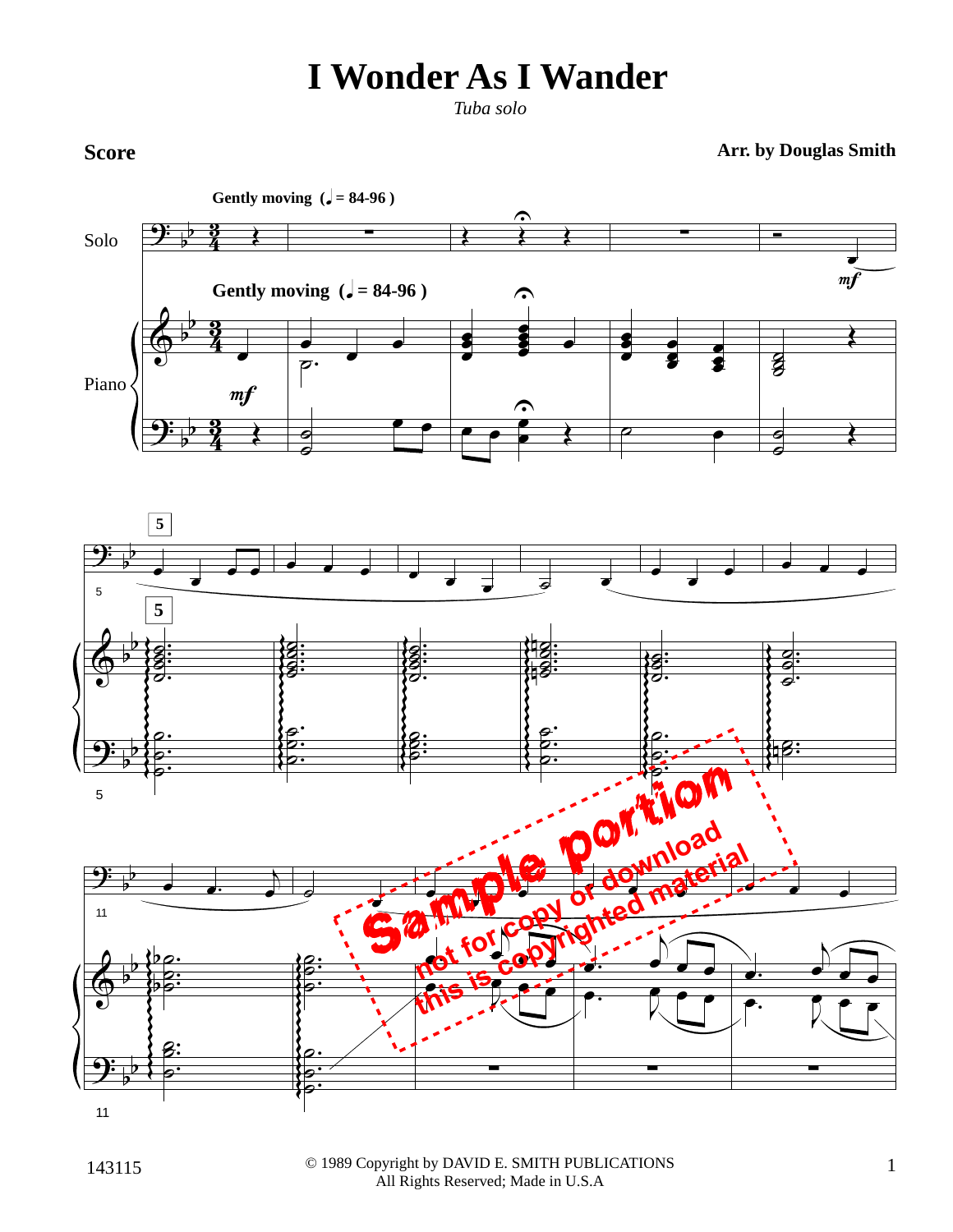I Wonder As I Wander

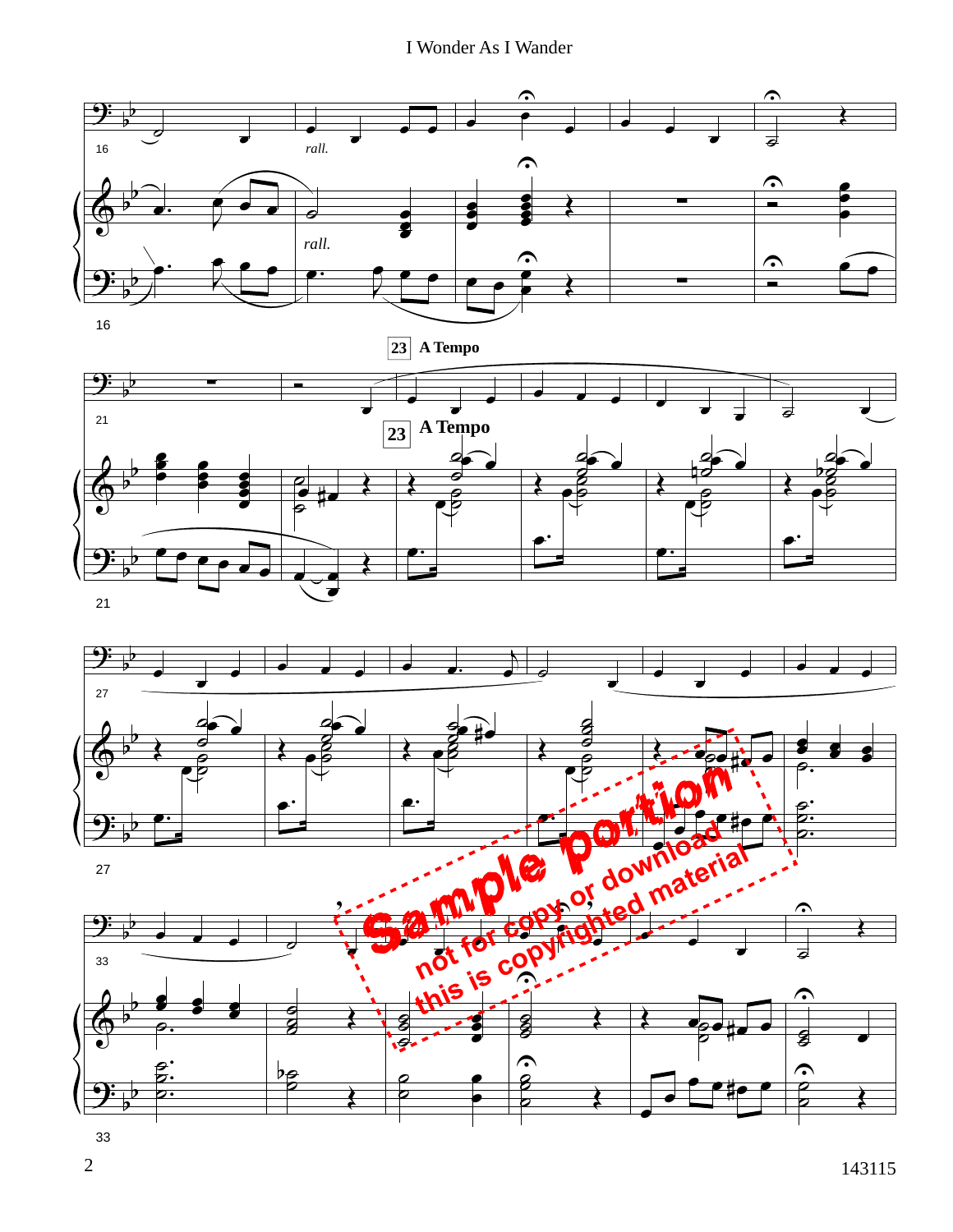I Wonder As I Wander